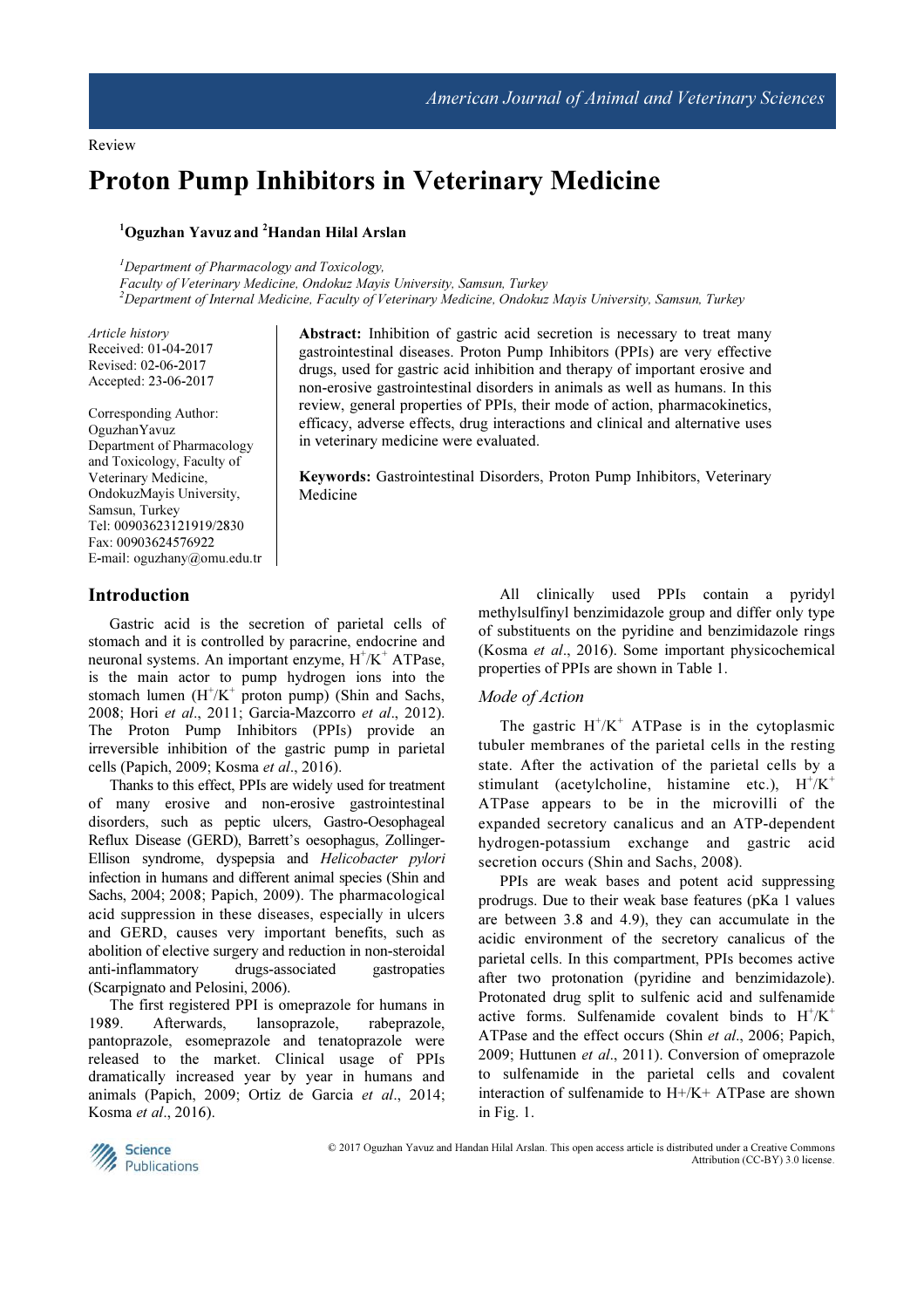Oguzhan Yavuz and Handan Hilal Arslan / American Journal of Animal and Veterinary Sciences 2017, 12 (3): 132.138 DOI: 10.3844/ajavsp.2017.132.138

| Table 1. Important physical and chemical properties of PPIs |                                                                                                |                          |                  |                             |  |
|-------------------------------------------------------------|------------------------------------------------------------------------------------------------|--------------------------|------------------|-----------------------------|--|
| PPI                                                         | Structural formula                                                                             | Molecular formula        | Molecular weight | Melting point $(^{\circ}C)$ |  |
| Omeprazole                                                  | CH <sub>3</sub><br>$H_3CO$<br>OCH <sub>3</sub><br>$H_3C$<br>CF <sub>3</sub><br>CH <sub>3</sub> | $C_{17}H_{19}N_3O_3S$    | 345.42           | 156.2-157.2                 |  |
| Lansoprazole                                                | ö<br>CH <sub>3</sub><br>OCH <sub>3</sub>                                                       | $C_{16}H_{14}F_3N_3O_2S$ | 369.36           | 178-182                     |  |
| Rabeprazole                                                 | Ő<br>Nа<br>O                                                                                   | $C_{18}H_{21}N_3O_3S$    | 359.44           | 99-100                      |  |
| Pantoprazole                                                | O<br>$S^{\vee}_{\lambda}$                                                                      | $C_{16}H_{15}F_2N_3O_4S$ | 383.37           | 139-140                     |  |
| Esomeprazole                                                | OCH <sub>3</sub><br>$H_3C$<br>$H_3CO$<br>CH <sub>3</sub>                                       | $C_{17}H_{19}N_3O_3S$    | 345.42           | 155                         |  |
| Tenatoprazole                                               | $S_{\text{o}}$                                                                                 | $C_{16}H_{18}N_4O_3S$    | 346.40           | 178-180                     |  |

Table 2. Clinical use of PPIs in veterinary medicine

| Gastrointestinal disorder | PPI          | Animal species  | Treatment                                                     |
|---------------------------|--------------|-----------------|---------------------------------------------------------------|
| Gastric ulcers            | Omeprazole   | Dog             | 0.5-1 mg/kg/day PO (total 20 mg <sup>-1</sup> )               |
|                           |              | Cat             | 0.5-1.5 mg $kg^{-1}$ once or twice a day                      |
|                           |              | Horse           | 4 mg/kg/day PO for treatment (4 weeks)                        |
|                           |              |                 | 2 mg/kg/day PO for prevention                                 |
|                           |              | Swine           | $40 \text{ mg}^{-1}$ total                                    |
|                           | Pantoprazole | Dog/Cat         | $0.5-1$ mg/kg/day IV                                          |
| Acute gastritis           | Omeprazole   | Dog/Cat         | $0.7-2$ mg/kg/day PO                                          |
|                           | Pantoprazole | Dog/Cat         | 1 mg/kg/day IV                                                |
| Helicobacter pylori       | Omeprazole   | Dog             | 0.66 mg/kg/day (combination with amoxicillin or tetracycline, |
|                           |              |                 | metronidazole and bismuth subsalicylate) for 2-3 weeks        |
| Abomasal ulcers           | Omeprazole   | Ruminants       | 2 mg $kg^{-1}$ IV                                             |
|                           |              | Milk-fed calves | 4 mg $kg^{-1}$ PO                                             |

#### Pharmacokinetics

After the oral administration, PPIs are rapidly and highly absorbed in the small bowel. Approximately 70% of omeprazole is absorbed from the gastrointestinal system. An acidic pH in the parietal cells is required for activation of PPIs and food stimulates acid production. Therefore, PPIs should be administered about 30 min before meals and feeding. PPIs are highly protein bound drugs. Omeprazole extremely (95%) binds to plasma proteins,  $\alpha_1$ -acid glycoprotein and albumin. It reaches plasma peak concentration within 30-120 min in humans. Volume of distribution values  $0.3$  L  $\text{kg}^{-1}$  in humans and excretion half-life is about 50 min in humans and 30 min in dogs. (Kaya, 2007; Wallacei and Sharkey, 2011; Kosugi et al., 2015).

PPIs are rapidly and broadly metabolized by hepatic cytochromes (CYPs). Especially, CYP2C19 and CYP3A4 have important roles in the biotransformation of PPIs. Several metabolites were determined for each PPI, for example at least six metabolites of omeprazole were identified. The main excretion route is urine; however they are also eliminated by excretion in the bile (Kaya, 2007; Wallacei and Sharkey, 2011; Zullo et al., 2012; Kosma et al., 2016).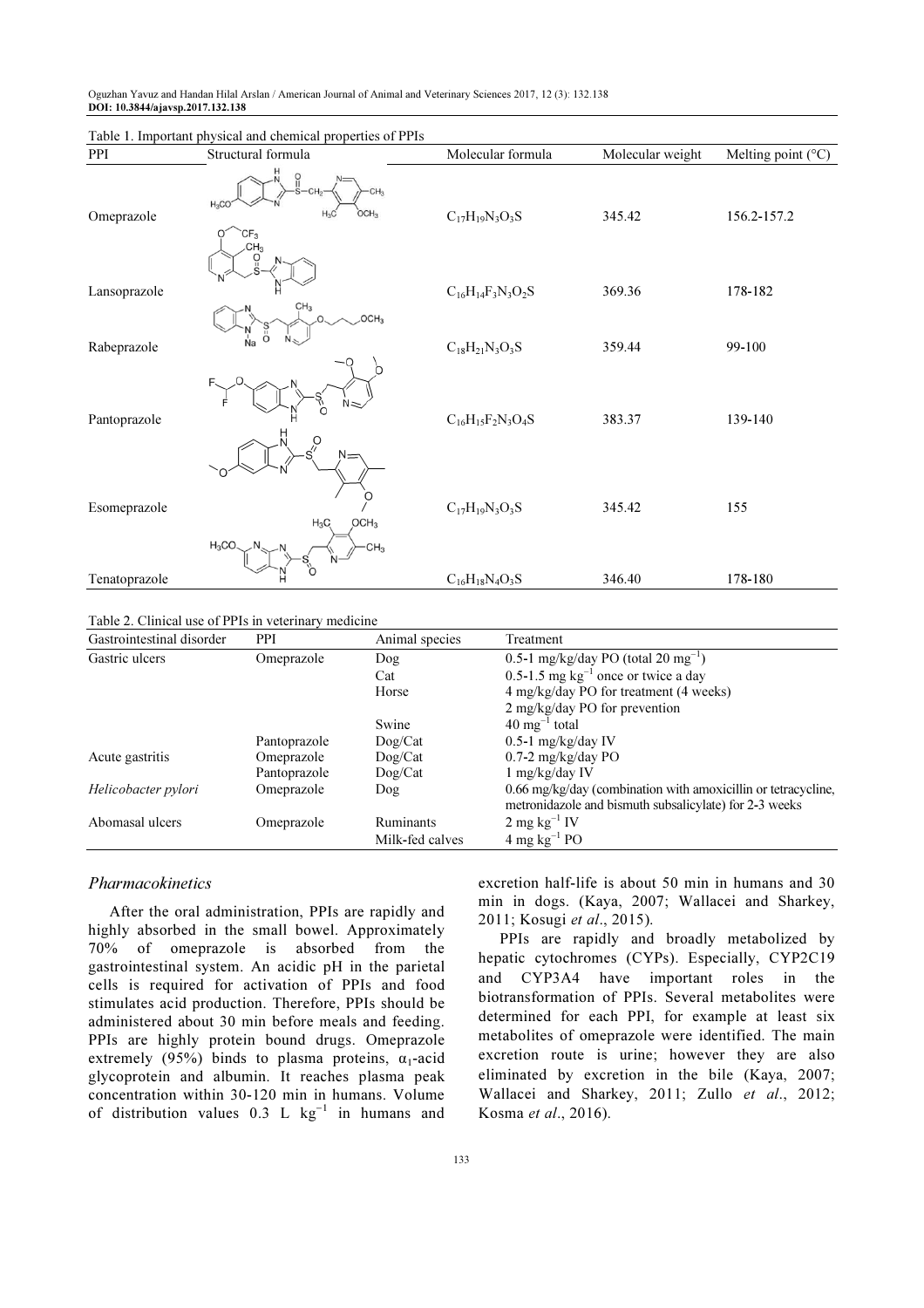

Fig. 1. Conversion of omeprazole to sulfenamide in the parietal cells and covalent interaction of sulfenamide in the proton pump (Huttunen et al., 2011)

#### **Efficacy**

The  $H^{\dagger}/K^{\dagger}$  ATPase is the last stage of the gastric acid secretion. Therefore, PPIs are accepted as more effective than receptor antagonists in suppressing gastric acid secretion (Shin and Sachs, 2008; Papich, 2009). It was reported that PPIs are 10-30 times potent acid suppressing drugs than cimetidine. Therefore, PPIs are evaluated as a superior alternative to  $H_2$  receptor antagonists and other anti-secretory drugs for treatment and prevention of ulcers caused by NSAIDs, some other types of ulcers, esophagitis and H. pylori. Many studies showed that there are no differences in efficacy among PPIs (Kaya, 2007; Papich, 2009). However, some researchers reported that esomeprazole and tenatoprazole are more effective with a longer period for the acid suppression (Liu et al., 2007; Shin and Sachs, 2008).

The efficacy of PPIs depends on their covalent binding to the pump and therefore their effect is longer than their plasma residence time above minimum effective level, which is about 10-120 min.

An important point for the activation of PPIs is that the parietal cells of stomach have to secret the gastric acid at the time of the administration. Therefore, PPIs cannot inhibit all gastric acid pumps with oral dosing, because all pumps are not active during the 90-min halflife of many PPIs (except tenatoprazole, its half-life is 9 h). Because of short half-life of PPIs only 70% of the pump enzymes can be inhibited. Especially, due to all pumps are not activated by breakfast or other meals and the cumulative effect of PPIs, reaching steady state inhibition of the acid secretion on once a day administration takes about 2-3 days. Increasing of the dose has virtually no effect after the optimal dosage (Shin and Sachs, 2004; 2008; Shin et al., 2006).

Another problem is the fast reversal of the acid secretion. After omeprazole treatment, gastric acid

secretion and  $H^+$ ,  $K^+$ -ATPase activity returned with a half-life of only 15-20 h in rats and about 17 h in dogs. These values are about three times faster than the halflife of the  $\alpha$ -subunit of the pump (54 h in rats). The newly synthesis of the proton pump is generally greater at night than day and PPIs are less effective during the night. Also, inhibition of the  $H^+/K^+$ -ATPase can be recovered either by new synthesis of the enzyme or reduction of the disulfide bond between the PPI and the protein (Shin et al., 2006; Hori et al., 2011).

There are some approaches to increase the plasma half-life of the PPIs and improve the acid inhibition. One of them is replacement of the benzimidazole with imidazopyridine for slowing metabolism and prolonging the half-life of PPIs. Tenatoprazole is a good example for this path. It has an important advantage in suppressing of the pump during the night, however its slow activation is a disadvantage for daytime acid suppression. Although this disadvantage, it has been reported that the anti-secretory and anti-ulcer effects of tenatoprazoleare 2-4 times more potent than omeprazole (Liu et al., 2007; Shin and Sachs, 2008).

#### Adverse Effects and Drug Interactions

PPIs are relatively safe drugs and very few adverse effects were reported. Nausea, abdominal pain, constipation, flatulence and diarrhea are common side effects in humans (1.5-3% of patients for omeprazole), but most of these effects are not observed in animals (Kaya, 2007; Papich, 2009; Wallacei and Sharkey, 2011). Säfholm et al. (1994) orally administered at a dose of 0.17 mg kg<sup>−</sup><sup>1</sup> to Beagle dogs and a detailed clinical and gastroscopic examination including gastric mucosal biopsy were regularly performed for 7 years. It was concluded that 7 years' treatment with omeprazole in dogs, in a dose resulting in clinically relevant plasma concentrations, did not cause any adverse effects in any of the animals.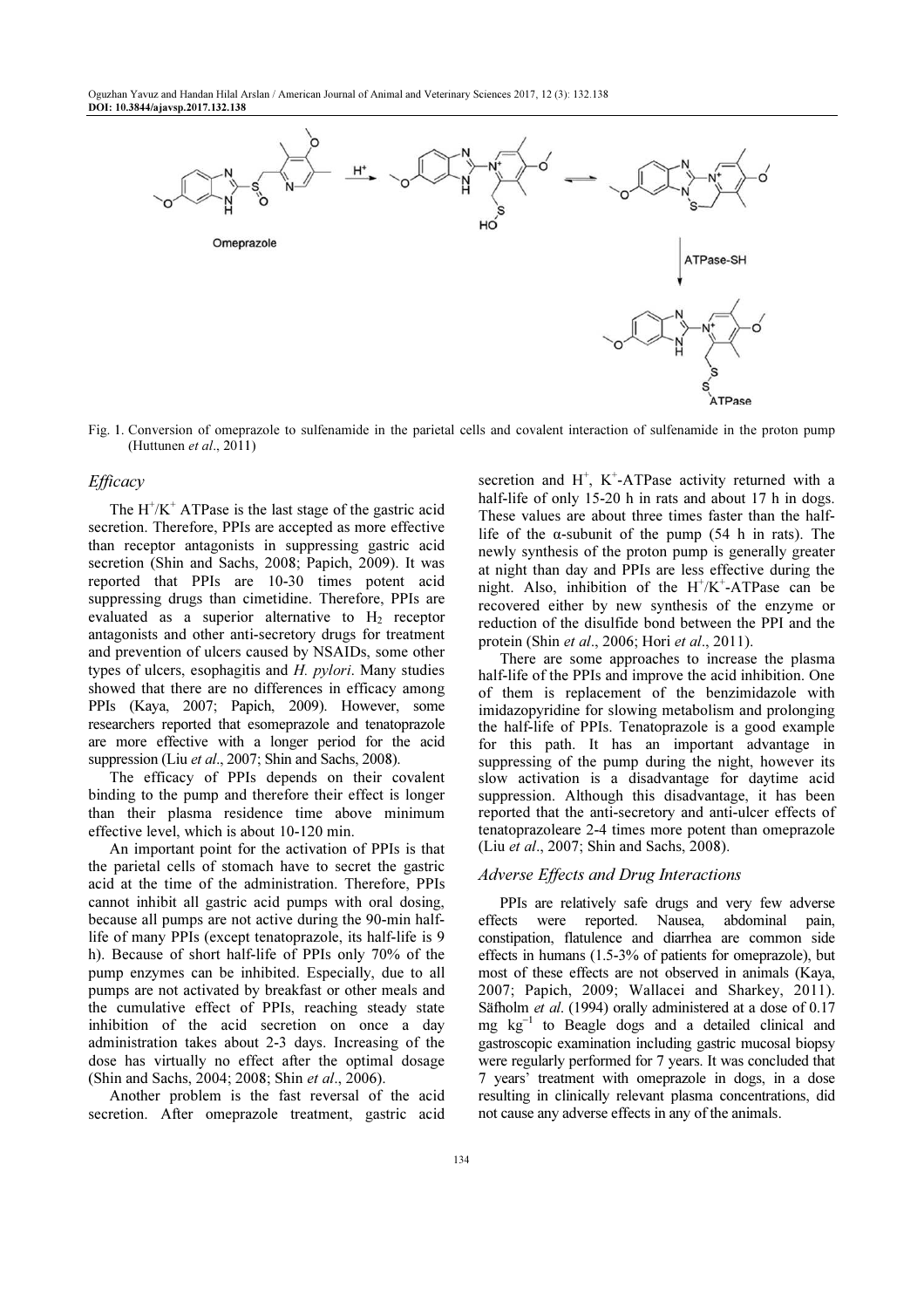PPIs can inhibit acid secretion completely and it causes a bacterial overgrowth in stomach and intestines. There are several studies regarding PPI induced alterations of the microbiome throughout the gastrointestinal tract (from oral cavity to colon) and its potential results in humans (Freedberg et al., 2014; Tsuda et al., 2015). However, the true cause-effect relationship between PPIs and gastrointestinal bacterial overgrowth has not been established in animals (Kaya 2007; Papich, 2009; Wallacei and Sharkey, 2011; Garcia-Mazcorro et al., 2012) reported that orally administered omeprazole can change the quantitation of various bacteria groups in the gastrointestinal tract of healthy dogs (a decrease in *Helicobacter* spp. and an increase of other bacteria in the stomach and an increase in Lactobacillus in the duodenum and faeces (only in males)). However, omeprazole administration did not cause major qualitative alteration in the phylogenetic composition of the stomach and the duodenum. The authors noticed that detailed experiments should be performed for the investigation of clinical importance of these findings (Garcia-Mazcorro et al., 2012).

Bacterial growth in stomach as a result of gastric acid suppression may also produce a risk of aspiration pneumonia (aspiration of stomach content) in animals. It could be observed particularly in dogs with megaesophagus (Papich, 2009).

Another important risk is gastric tumors after the long-term usage of PPIs in animals. Because, lack of negative feedback produces higher gastrin levels and it has increased risk of gastric tumors in rats. However, there is no unequivocal evidence about this adverse effect in domestic animals and humans (Kaya, 2007; Papich, 2009; Wallacei and Sharkey, 2011).

It was reported that long-term use of PPIs may increase the fracture risk and side effects on bone mineral density in humans and experimental animals. The reasons of these effects were reported as hypochlorhydria, reduced intestinal calcium absorption and subsequent negative calcium balance caused by PPIs. The possibility of fracture risk is particularly important in horses treated by PPIs (Caston *et al.*, 2015; Yanagihara et al., 2015). However, a recent study showed that administration of omeprazole for 60 days was not significantly affect serum total calcium and ionized serum calcium concentrations and bone density or bone mineral density in normal horses (Caston et al., 2015).

PPIs may also cause some abnormalities in blood biomarkers, due to decreasing of the gastric pH (Mélo et al., 2014). This issue has not been widely investigated in animals, but Mélo et al. (2014) reported that a maximum of 11 days oral administration of omeprazole affected biomarkers corporated with digestion and lipid, protein and mineral metabolism in healthy horses. However, detailed and longer studies should be carried out for evaluation of the clinical importance of the changes of the blood parameters.

Since PPIs are metabolized by hepatic CYPs, they may interfere with many drugs. PPIs decreased excretion of some drugs by bile, such as warfarin, diazepam and phenytoin. Also, omeprazole can adversely interact with anticlotting agent, clopidogrel and inhibit conversion of this agent to the active anticoagulant form. But, these problems were determined in humans and the clinical significance in veterinary medicine has not been investigated. Because of the acid suppression, oral availability of vitamin B12, itroconazole, ketoconazole and domperidone which need a low pH for the absorption, may decrease (Kaya, 2007; Papich, 2009; Wallacei and Sharkey, 2011).

# Clinical Use in Veterinary Medicine

PPIs are used for treatment of gastrointestinal disorders generally in dogs and horses. However, indications of PPIs are also reported in other species. Common clinical use of PPIs is shown in Table 2.

PPIs and particularly omeprazole are widely used in dogs for potent and long-acting gastric acid suppression. It is also very effective in dogs with NSAID-induced ulcers and in case of insufficient effectiveness of other antiulcer drugs (Papich, 2009; Tolbert et al., 2011). Preventive effects of omeprazole on the exercise-induced gastric lesions in racing dogs were found superior to famotidine and routine administration of omeprazole was recommended to prevent stress-associated gastric disease in exercising and racing dogs (Davis et al., 2003; Williamson et al., 2010). Also, it was reported that the preoperative administration of omeprazole  $(1 \text{ mg kg}^{-1})$ PO, at least 4h before the operation) is effective in reducing the incidence of gastro-oesophageal reflux during anaesthesia in dogs (Panti et al., 2009). Common oral form of omeprazole is capsules containing granules. This form protects the drug from acid degradation. Usage of PPIs in cats is not common compared to dogs. But, PPIs are considered as safe drugs in cats and generally used similar doses to those used in dogs (Table 2) (Kaya, 2007; Papich, 2009).

Omeprazole is also used for therapy and prophylaxis of ulcers in horses. Generally, 1 mg/kg/day dose is needed for inhibition of gastric acid suppression. However, common dose is orally 4 mg/kg/day for 4 weeks for treatment and 2 mg/kg/day for prevention of the ulcers (Table 2) (Kaya, 2007; Papich, 2009; Rabuffo et al., 2009). Omeprazole is effective with healing rates of 73-80% and improvement rates of up to 92% following 25 to 56 days of treatment in horses with ulcers (Kerbyson et al., 2016). In addition, orally single doses of 40 or 80 mg of esomeprazole magnesium (Nexium) was investigated in horses with gastric ulcer syndrome and both doses were found effective in elevating the pH of the gastric secretion above the recommended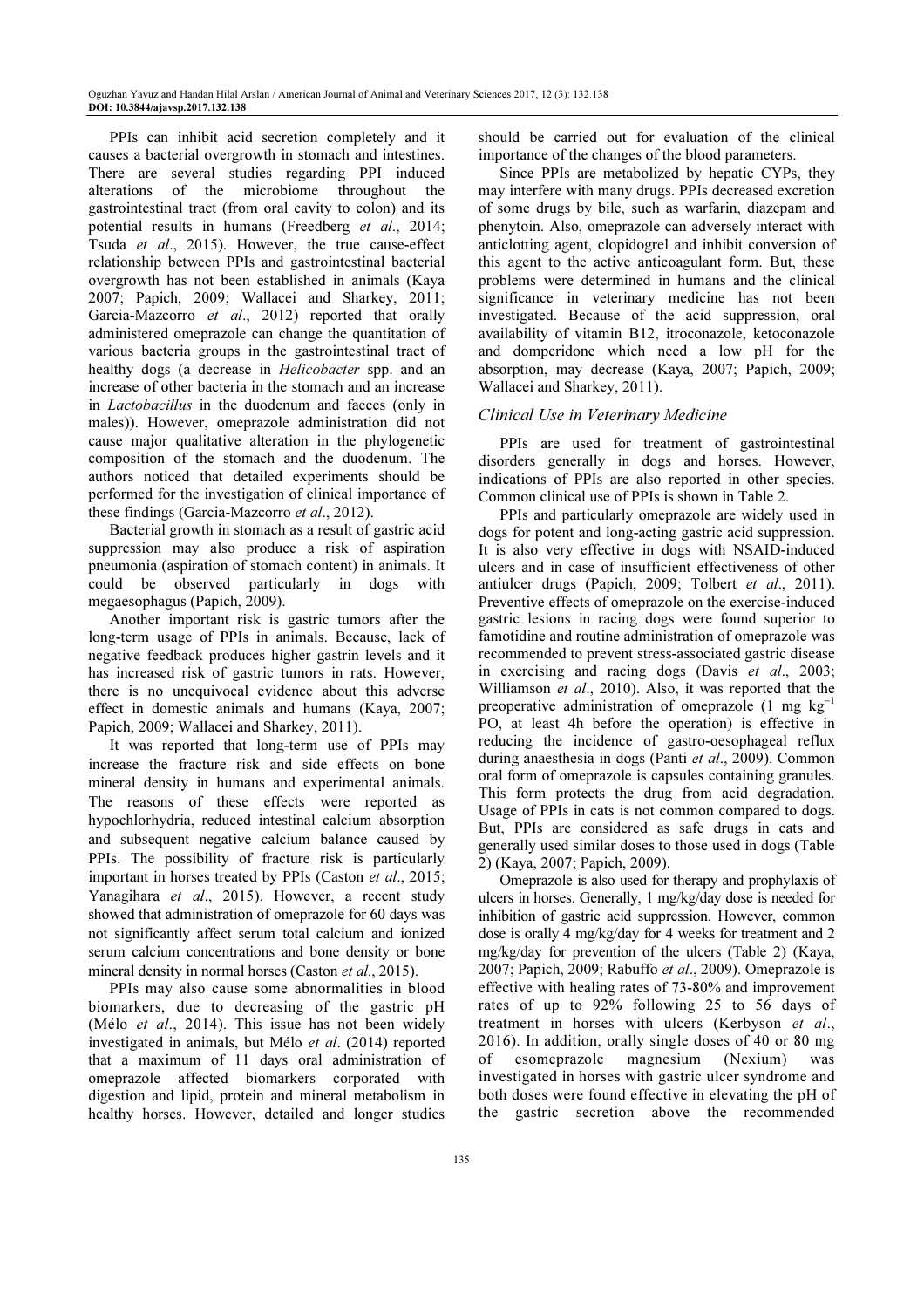threshold (pH 4) and maintaining the elevated pH level (pH> 5) in 100% of the measurement times. Esomeprazole could be an alternative for treatment of gastric ulcers in horses, however further clinical studies are needed (Pereira et al., 2009). Oral paste is usually used pharmaceutical form of PPIs in horses (Papich, 2009; Rabuffo et al., 2009).

### Other Uses of PPIs

Beside the regular clinical usage of PPIs, some other effects or combination with other drugs have been evaluated generally in experimental animals. For example, a combination of a gamma-aminobutyric acid derivative (baclofen) and omeprazole was investigated for the treatment of reflux esophagitis in rats. The beneficial effects of the combination on the healing of the esophagitis were determined (Khinchi et al., 2014).

An important recent research topic regarding PPIs is their effects on preventing anti-cancer drug resistance. Chemoresistance is one of the biggest challenges in cancer therapy. There are several factors of anti-cancer drug resistance, such as impaired drug uptake, increased drug efflux, deletion of receptors, altered drug metabolism, quantitative and qualitative alterations in drug targets, increased DNA damage repair and various mechanisms of anti-apoptosis (Taylor et al., 2015). In addition, recent studies showed that another reason of the chemoresistance is the highly acidic microenvironment of tumors. Almost all anti-cancer drugs are weak bases and they are quickly protonated and neutralized in this acidic environment (Daniel et al., 2013; Taylor et al., 2015; Walsh et al., 2015; Chueca et al., 2016). In this frame, to be provide the increased pH of the tumor microenvironment may be a good strategy and PPIs may be used for buffering the acidic pH and enhancing tumor chemosensitivity (Daniel et al., 2013; Spugnini et al., 2011; 2014; Taylor et al., 2015; Walsh et al., 2015; Chueca et al., 2016). There are in vitro studies regarding positive effects of PPIs on the enhancing the sensitivity of neoplastic agents (Luciani et al., 2004; Azzarito et al., 2015; Chueca et al., 2016). Also, positive effects of PPIs against chemoresistance in cancer treatment were reported in veterinary clinical trials. Spugnini et al. (2011) administered high dose of lansoprazole to 27 dogs and 7 cats with different neoplasms. Lansprazole was applied 5 mg/kg/day for three days after each chemotherapy administration. After the first medication lansprazole was administered 1 mg/kg/day to prevent gastric hyperacidity rebound for four days. The results showed that high dose lansoprazole induced reversal of tumor chemoresistance and most of the treated animals were well tolerated. Another study of the same group, lansoprozole was applied at the dose of 5 mg  $\text{kg}^{-1}$  from Monday to Wednesday and 1 mg  $kg^{-1}$  from Thursday to Sunday, combined with metronomic chemotherapy to 22

dogs and 2 cats with different solid tumors over a 30 months period. Similarly, administration of PPIs was well tolerated and benefical to increase tumor response to metronomic chemotherapy (Spugnini et al., 2014). Walsh *et al.* (2015) reported a case report regarding beneficial effects of addition of PPIs in cancer therapy. A 15 year old dog with bronchogenic carcinoma was treated metronomic chemotherapy with alkalinisation (a combination of daily cyclophosphamide, proxicam, lansoprazole and a water alkalizer). The patient well tolerated the therapy and it was in a stable condition of disease after 14 months.

These results are very promising data for more effective therapy of cancers with PPIs in animals as well as in humans. However further studies are needed to add PPIs in the regular therapy protocol of different carcinoma types.

PPIs also have anti-inflammatory effects. PPIs have anti-oxidant properties and direct effects on neutrophils, monocytes and other endothelial and epithelial inflammation cells (Kedika et al., 2009). Also, protective effects of omeprazole on gastric mucosal of cirrhotic portal hypertension were investigated in rats and it was found that omeprazole played a protective role in the gastric mucosa by improving the gastric environment, through the influence of inflammatory cytokines to slow down its further damage the gastric mucosa (Gao et al., 2014). However, the anti-inflammatory effect mechanisms of PPIs are not well established, in vivo studies are not sufficient and therefore further investigations are needed to prove the role of PPIs as anti-inflammatory agents (Kedika et al., 2009).

## Conclusion

PPIs are used for treatment of many gastrointestinal disorders in animals as well as humans. All PPIs have similar chemical structure and effectiveness. PPIs are prodrugs and they must be converted to active forms in the body for gastric acid inhibition. Because of the  $H^+/K^+$ ATPase is the last stage of the gastric acid secretion, PPIs are accepted as more effective than receptor antagonists in suppressing gastric acid secretion. After the oral administration, PPIs are rapidly and highly absorbed and metabolized. Half-lives of PPIs are short, except tenatoprazole. PPIs are relatively safe drugs and very few adverse effects were reported. Although their some side effects, such as a bacterial overgrowth in stomach and intestines, these adverse effects are not so important in the clinical practice. PPIs are metabolized by hepatic CYPs, therefore they may interfere with many drugs.

Omeprazole is the common PPI in veterinary medicine. Omeprazole and other PPIs are used for long-acting gastric acid suppression and treatment of ulcers, particularly in dogs and horses. Also, some other usage areas, such as prevent the resistance to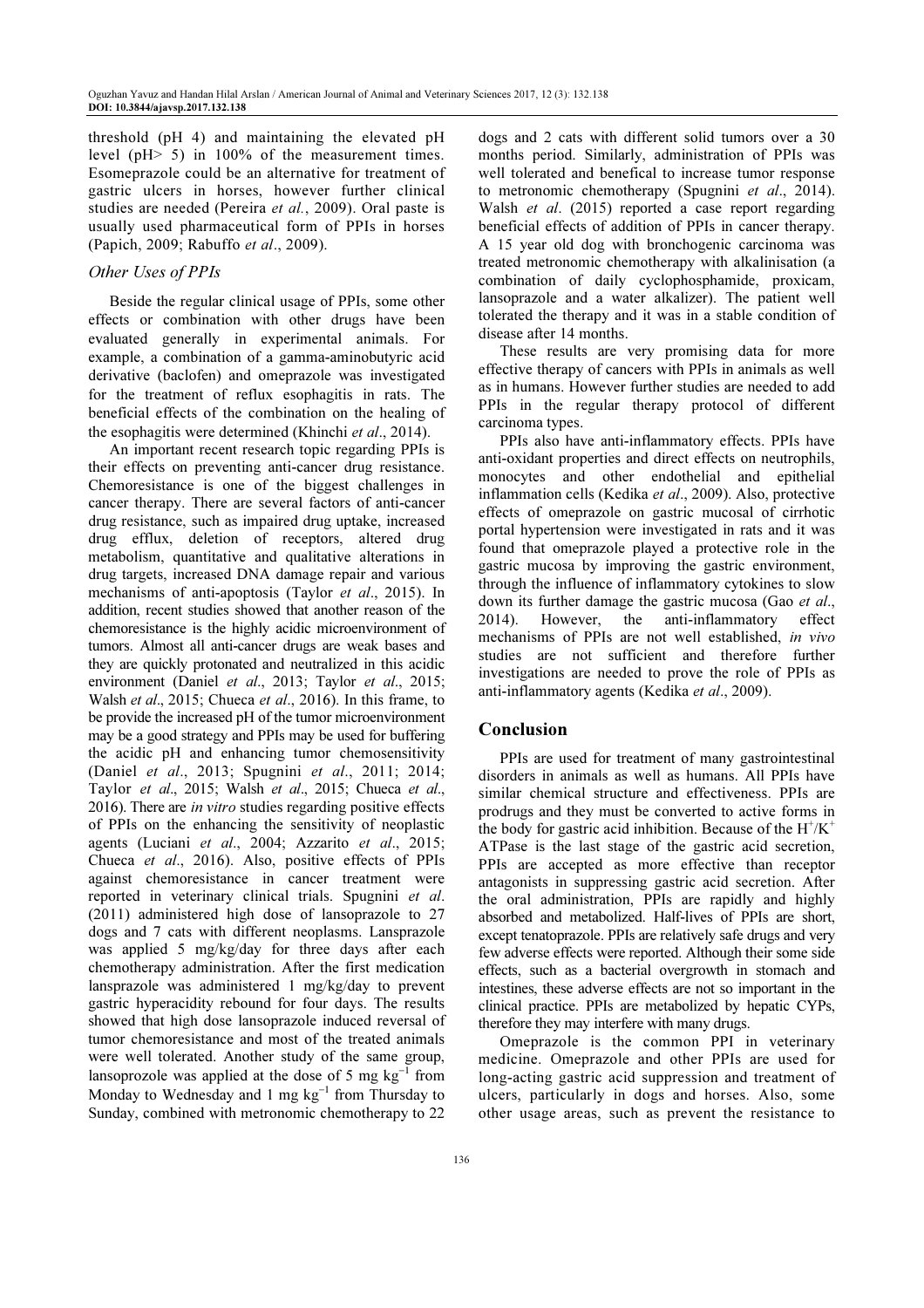anti-cancer drugs and therapy of some inflammations have been investigated. These researches are very valuable for the future but further studies are needed for a detailed evaluation.

# Author's Contribution

The authors contributed equally in the preparation, development and publication of this manuscript.

# **Ethics**

This article is original and contains unpublished material. The corresponding author confirms that all of the other authors have read and approved the manuscript and no ethical issues involved.

# References

- Azzarito, T., G. Venturi, A. Cesolini and S. Fais, 2015. Lansoprazole induces sensitivity to suboptimal doses of paclitaxel in human melanoma. Cancer Lett., 356: 697-703. DOI: 10.1016/j.canlet.2014.10.017
- Caston, S.S., D.C. Fredericks, K.D. Kersh and C. Wang, 2015. Short-Term omeprazole use does not affect serum calcium concentrations and bone density in horses. J. Equine Vet. Sci., 35: 714-723. DOI: 10.1016/j.jevs.2015.07.003
- Chueca, E., N. Apostolova, J.V. Esplugues, M.A. Garcia-Gonzalez and A. Lanas et al., 2016. Proton pump ınhibitors display antitumor effects in Barrett's Adenocarcinoma Cells. Frontiers Pharmacol. DOI: 10.3389/fphar.2016.00452
- Daniel, C., C. Bell, C. Burton, S. Harguindey and S.J. Reshkin et al., 2013. The role of proton dynamics in the development and maintenance of multidrug resistance in cancer. Biochim. Biophys. Acta, 1832: 606-617. DOI: 10.1016/j.bbadis.2013.01.020
- Davis, M.S., M.D. Willard, S.L. Nelson, S.M. McCullough and R.E. Mandsager et al., 2003. Efficacy of omeprazole for the prevention of exercise-ınduced gastritis in racing Alaskan Sled Dogs. J. Vet. Internal Med., 17: 163-166.
- Freedberg, D.E., B. Lebwohl and J.A. Abrams, 2014. The impact of proton pump inhibitors on the human gastrointestinal microbiome. Clin. Laboratory Med., 34: 771-785. DOI: 10.1016/j.cll.2014.08.008
- Gao, W., H.Y. Li, L.X. Wang, L.J. Hao and J.L. Gao et al., 2014. Protective effect of omeprazole on gastric mucosal of cirrhotic portal hypertension rats. Asian Pacific J. Tropical Med., 7: 402-406. DOI: 10.1016/s1995-7645(14)60065-1
- Garcia-Mazcorro, J.F., J.S. Suchodolski, K.R. Jones, S.C. Clark-Price and S.E. Dowd et al., 2012. Effect of the proton pump inhibitor omeprazole on the gastrointestinal bacterial microbiota of healthy dogs. FEMS Microbiol. Ecol., 80: 624-636. DOI: 10.1111/j.1574-6941.2012.01331.x
- Hori, Y., J. Matsukawa, T. Takeuchi, H. Nishida and M. Kajino et al., 2011. A study comparing the antisecretory effect of TAK-438, a novel potassiumcompetitive acid blocker, with lansoprazole in animals. J. Pharmacol. Exp. Therapeut., 337: 797-804. DOI: 10.1124/jpet.111.179556
- Huttunen, K.M., H. Raunio and J. Rautio, 2011. Prodrugs- from serendipity to rational design. Pharmacol. Rev., 63: 750-771. DOI: 10.1124/pr.110.003459
- Kaya, S., 2007. Sindirim Sistemi Farmakolojisi. In: Veteriner Farmakoloji, Cilt 2, Baskı 4, Kaya, S. (Ed.), Medisan Yayınevi, Ankara, pp: 181-232.
- Kedika, R.R., R.F. Souza and S.J. Spechler, 2009. Potential anti-inflammatory effects of proton pump inhibitors: A review and discussion of the clinical implications. Digestive Dis. Sci., 54: 2312-2317. DOI: 10.1007/s10620-009-0951-9
- Kerbyson, N.C., D.K. Knottenbelt, H.B. Carslake, R.C. Conwell and D.G.M. Sutton et al., 2016. A comparison between omeprazole and a dietary supplement for the management of squamous gastric ulceration in horses. J. Equine Vet. Sci., 40: 94-101. DOI: 10.1016/j.jevs.2016.02.228
- Khinchi, P., S. Saha, S.A. Saraf and G. Kaithwas, 2014. Combination therapy of gamma-aminobutyric acid derivative promotes proton pump inhibitor based healing of reflux esophagitis in animal model. Pharmacol. Rep., 66: 165-168. DOI: 10.1016/j.pharep.2013.06.011
- Kosma, C.I., D.A. Lambropoulou and T.A. Albanis, 2016. Analysis, occurrence, fate and risks of proton pump inhibitors, their metabolites and transformation products in aquatic environment: A review. Sci. Total Environ., 569-570: 732-750. DOI: 10.1016/j.scitotenv.2016.06.160
- Kosugi, Y., S. Yamamoto, N. Sano, A. Furuta and T. Igari et al., 2015. Evaluation of acid tolerance of drugs using rats and dogs controlled for gastric acid secretion. J. Pharmaceutical Sci., 104: 2887-2893. DOI: 10.1002/jps.24401
- Liu, P., B. Sun, X. Lu, F. Qin and F. Li, 2007. HPLC determination and pharmacokinetic study of tenatoprazole in dog plasma after oral administration of enteric-coated capsule. Biomed. Chromatography, 21: 89-93. DOI: 10.1002/bmc.724
- Luciani, F., M. Spada, A. De Milito, A. Molinari and L. Rivoltini et al., 2004. Effect of proton pump inhibitor pretreatment on resistance of solid tumors to cytotoxic drugs. J. Nat. Cancer Inst., 96: 1702- 1713. DOI: 10.1093/jnci/djh305
- Mélo, S.K.M., T.A. Santiago, T.D.L. Duarte, J.M.G. Abreu and H.C. MansoFilho, 2014. A proton-pump ınhibitor modifies the concentration of digestion biomarkers in healthy horses. J. Equine Vet. Sci., 34: 1318-1323. DOI: 10.1016/j.jevs.2014.09.013